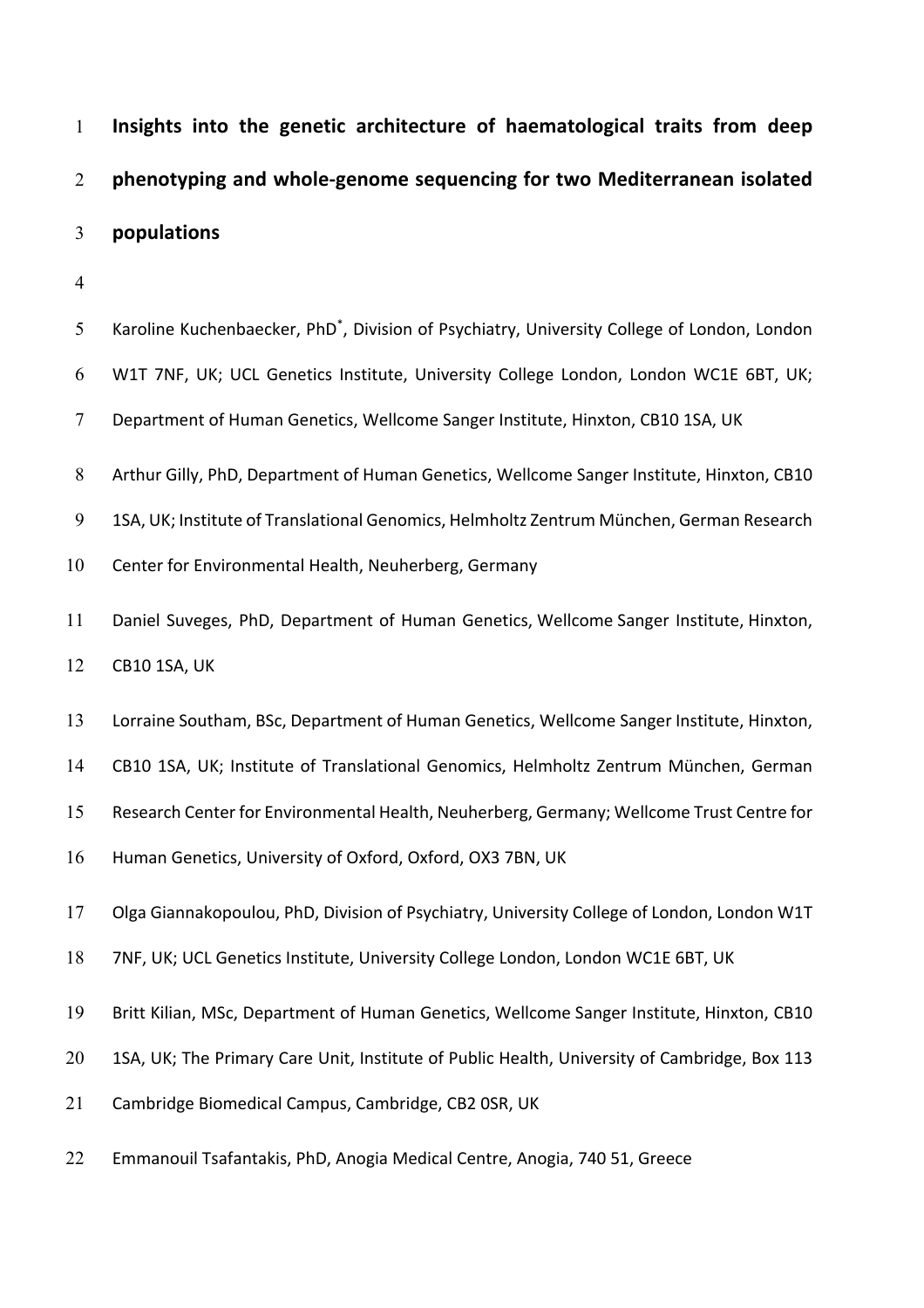Maria Karaleftheri, PhD, Echinos Medical Centre, Echinos, Xanthi 67300, Greece

 Aliki-Eleni Farmaki, PhD, Department of Nutrition and Dietetics, School of Health Science and 25 Education, Harokopio University of Athens, Greece; MRC Unit for Lifelong Health and Ageing,

Institute of Cardiovascular Science, University College London, London, WC1E 7HB, UK

 Deepti Gurdasani, MD, PhD, Department of Human Genetics, Wellcome Sanger Institute, Hinxton, CB10 1SA, UK

Kousik Kundu, PhD, Department of Human Genetics, Wellcome Sanger Institute, Hinxton,

CB10 1SA, UK; Department of Haematology, Cambridge Biomedical Campus, University of

Cambridge, Long Road, Cambridge, CB2 0PT United Kingdom

 Manjinder S. Sandhu, PhD, Department of Medicine, University of Cambridge, Cambridge CB2 0QQ, UK

 John Danesh, PhD, Department of Human Genetics, Wellcome Sanger Institute, Hinxton, CB10 1SA, UK; The National Institute for Health Research Blood and Transplant Unit (NIHR BTRU) in Donor Health and Genomics at the University of Cambridge, Strangeways Research Laboratory, Wort's Causeway, University of Cambridge, Cambridge, CB1 8RN United Kingdom; MRC/BHF Cardiovascular Epidemiology Unit, Department of Public Health and Primary Care, Wort's Causeway, University of Cambridge, Strangeways Research Laboratory, Cambridge, CB1 8RN United Kingdom

 Adam Butterworth, PhD, The National Institute for Health Research Blood and Transplant Unit (NIHR BTRU) in Donor Health and Genomics at the University of Cambridge, Strangeways Research Laboratory, Wort's Causeway, University of Cambridge, Cambridge, CB1 8RN United Kingdom; MRC/BHF Cardiovascular Epidemiology Unit, Department of Public Health and Primary Care, Wort's Causeway, University of Cambridge, Strangeways Research Laboratory,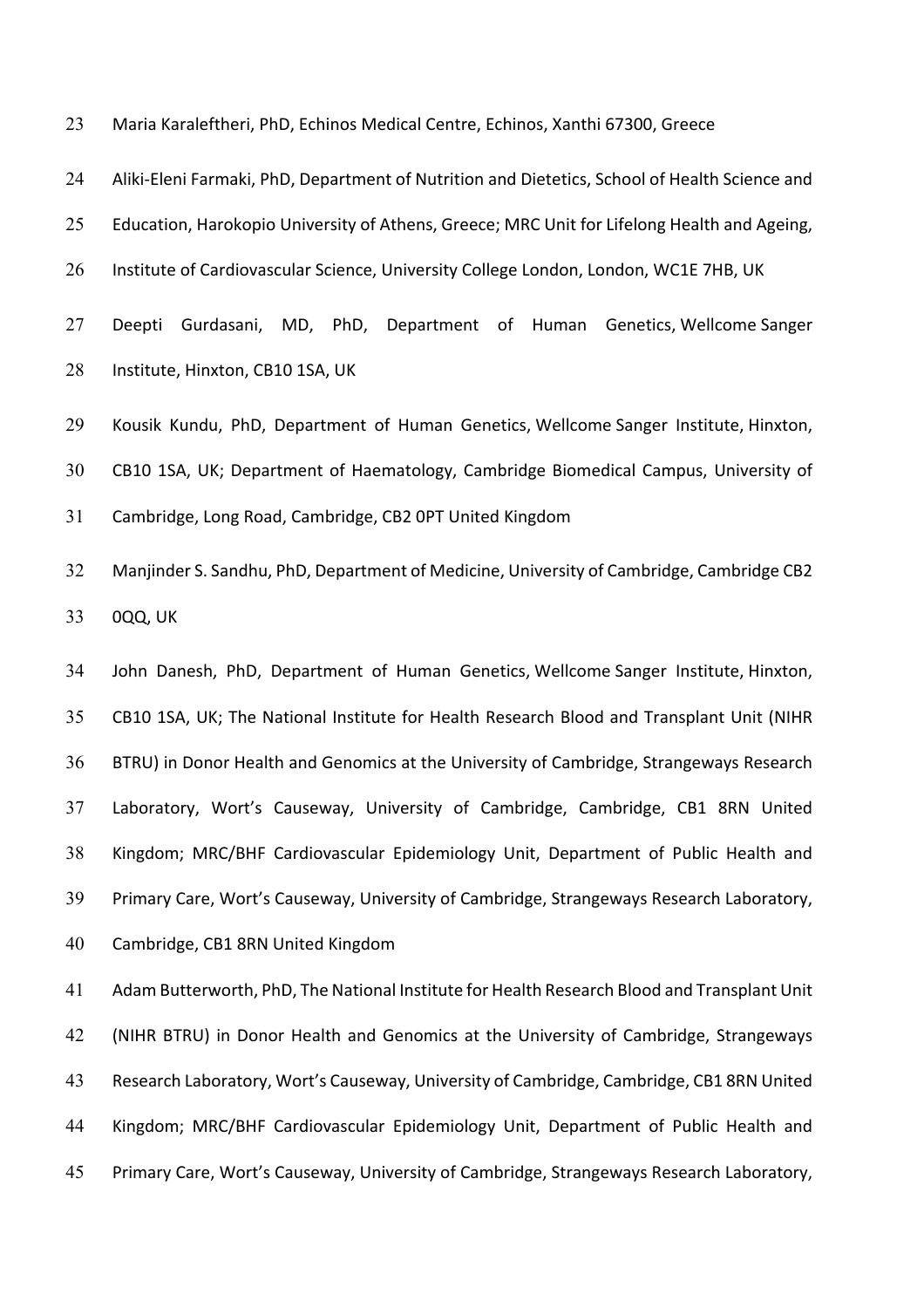| 46 | Cambridge, CB1 8RN United Kingdom; British Heart Foundation Centre of Excellence, Division |
|----|--------------------------------------------------------------------------------------------|
| 47 | of Cardiovascular Medicine, Addenbrooke's Hospital, Hills Road, Cambridge, CB2 0QQ United  |
| 48 | Kingdom                                                                                    |
| 49 | Inês Barroso, PhD, Department of Human Genetics, Wellcome Sanger Institute, Hinxton,       |
| 50 | CB10 1SA, UK; MRC Epidemiology Unit, University of Cambridge, UK                           |
| 51 | George Dedoussis, PhD, Department of Nutrition and Dietetics, School of Health Science and |
| 52 | Education, Harokopio University of Athens, Greece                                          |
| 53 | Eleftheria Zeggini, PhD, Department of Human Genetics, Wellcome Sanger Institute, Hinxton, |
| 54 | CB10 1SA, UK; Institute of Translational Genomics, Helmholtz Zentrum München, German       |
| 55 | Research Center for Environmental Health, Neuherberg, Germany                              |
| 56 |                                                                                            |
| 57 |                                                                                            |
| 58 |                                                                                            |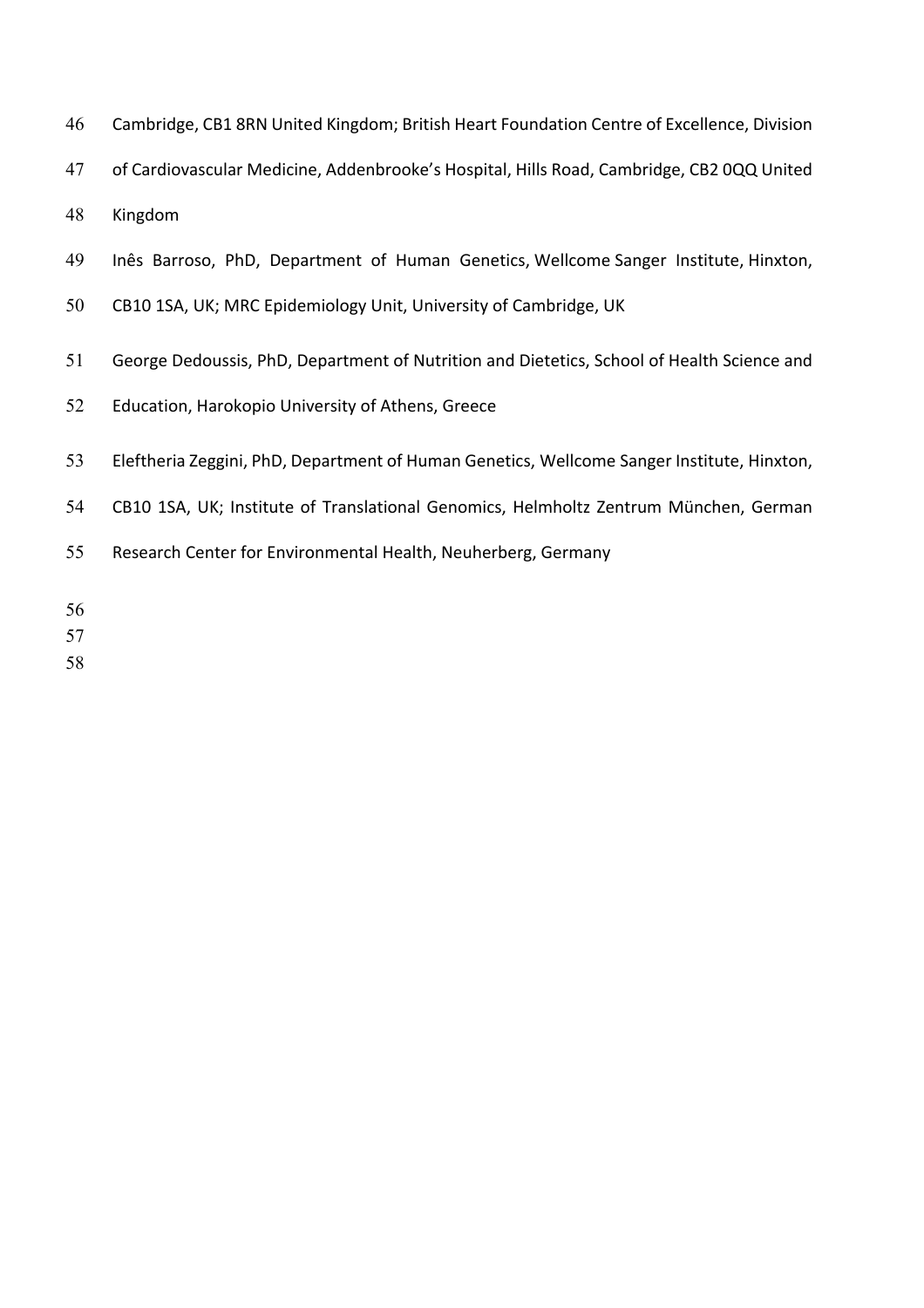## 59 **Supplementary Tables**

60

61 **Supplementary Table 1.** Variable transformations, outlier exclusions and covariates used for

| phenotype preparation for genome-wide association analysis |
|------------------------------------------------------------|
|                                                            |
|                                                            |

|                                      |                   | <b>Outlier</b> |                       | <b>Covariates</b> |     |                   |
|--------------------------------------|-------------------|----------------|-----------------------|-------------------|-----|-------------------|
| <b>Trait</b>                         | <b>Short name</b> | exclusion      | <b>Transformation</b> | sex               | age | $\frac{age^2}{2}$ |
| white blood cell                     | wbc               |                |                       |                   |     |                   |
| count                                |                   | 4SD*           | none                  | yes               | yes | no                |
| red blood cell                       | rbc               |                |                       |                   |     |                   |
| count                                |                   | 4SD            | none                  | yes               | yes | yes               |
| haemoglobin                          | hgb               | 4SD            | none                  | yes               | yes | yes               |
| hematocrit                           | hct               | 4SD            | none                  | yes               | yes | yes               |
| mean                                 |                   |                |                       |                   |     |                   |
| corpuscular                          | mcv               |                |                       |                   |     |                   |
| volume                               |                   | none           | rbin                  | yes               | yes | yes               |
| mean                                 |                   |                |                       |                   |     |                   |
| corpuscular                          | mch               |                |                       |                   |     |                   |
| hemoglobin                           |                   | none           | rbin                  | yes               | yes | yes               |
| mean                                 |                   |                |                       |                   |     |                   |
| corpuscular                          | mchc              |                |                       |                   |     |                   |
| hemoglobin                           |                   |                |                       |                   |     |                   |
| concentration                        |                   | 4SD            | none                  | yes               | yes | no                |
| platelet count                       | plt               | 4SD            | none                  | yes               | yes | no                |
| red cell                             |                   |                |                       |                   |     |                   |
| distribution                         | rdw               |                |                       |                   |     |                   |
| width                                |                   | none           | rbin                  | yes               | yes | no                |
| platelet                             |                   |                |                       |                   |     |                   |
| distribution                         | pdw               |                |                       |                   |     |                   |
| width                                |                   | none           | In                    | yes               | no  | no                |
| mean platelet<br>volume              | mpv               | 4SD            |                       |                   |     |                   |
|                                      |                   |                | none                  | yes               | yes | no                |
| plateletcrit                         | pct               | 4SD            | none                  | yes               | yes | no                |
| large platelet<br>distribution ratio | Ipcr              | 4SD            |                       |                   |     |                   |
|                                      |                   |                | none                  | yes               | no  | no                |
| granulocyte<br>count                 | gran              | 4SD            | In                    |                   |     |                   |
| lymphocyte                           |                   |                |                       | yes               | yes | yes               |
| count                                | lym               | < 0.5          | In                    |                   |     |                   |
| neutrophil count                     | neut              | < 0.23         | In                    | yes               | yes | yes               |
|                                      |                   |                |                       | yes               | yes | yes               |
| mixed cell count                     | mid/mxd           | >1.1           | none                  | yes               | yes | yes               |

63 \* values that were more than 4 standard deviations (SD) larger or smaller than the mean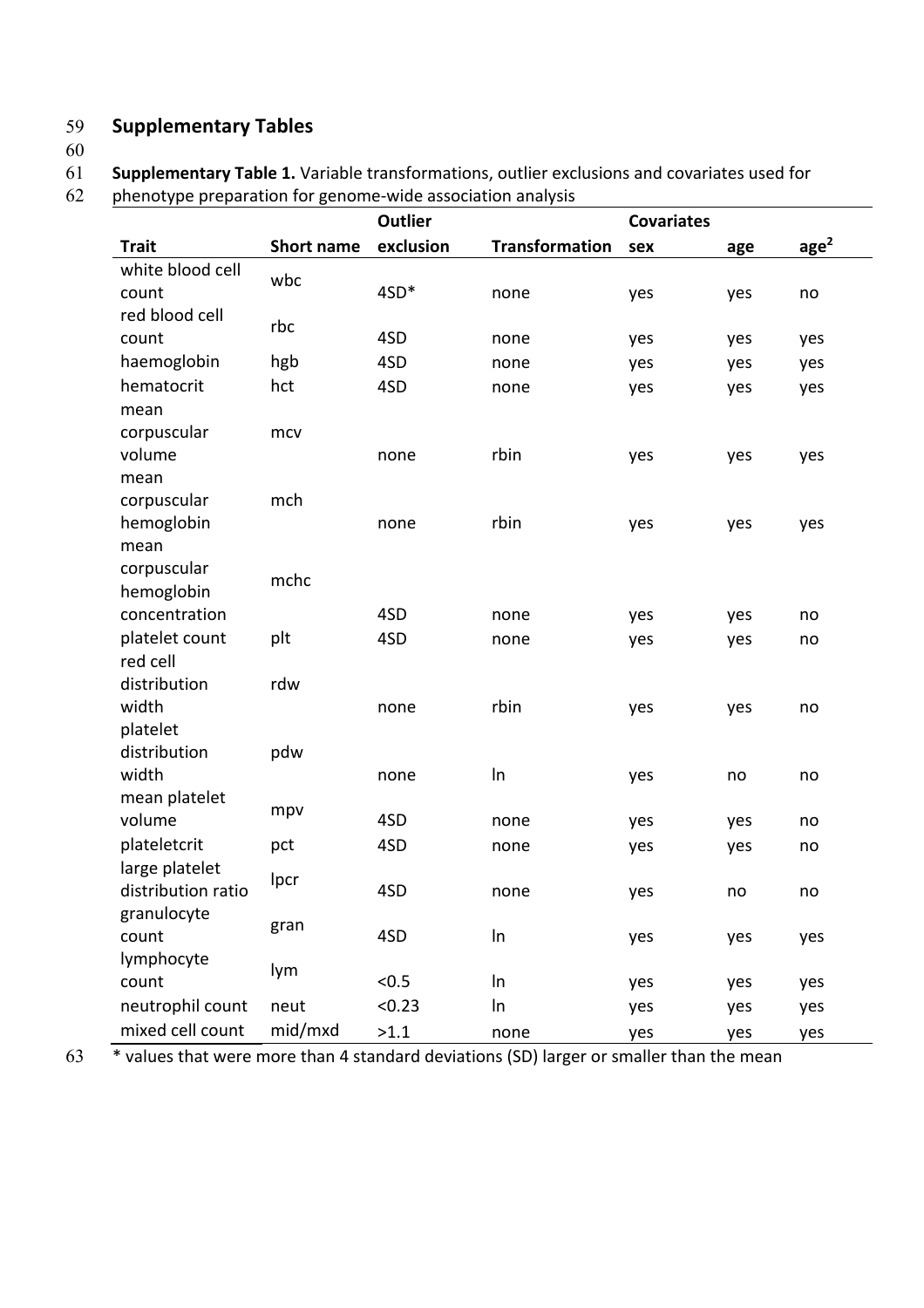64 **Supplementary Table 2.** Functional annotation of previously unreported variants that were 65 significantly associated with haematological traits and the rest of variants in the corresponding credible sets.

| Credi      |         |                |                     |                          |                |                 |                          |                          |                        |                    |       |
|------------|---------|----------------|---------------------|--------------------------|----------------|-----------------|--------------------------|--------------------------|------------------------|--------------------|-------|
| ble        | rsID    | C<br>hr        | <b>Positio</b><br>n | <b>Nearest</b>           | <b>Dista</b>   | <b>Function</b> | ${\sf CA}$<br>DD         | <b>RDB</b>               | minChr<br><b>State</b> | commonCh<br>rState | Enhan |
| set        |         |                |                     | gene                     | nce            |                 |                          |                          |                        |                    | cer   |
| Poma       |         |                | 814846              |                          |                |                 |                          |                          |                        |                    |       |
| $k -$      |         | $\overline{2}$ | 92                  |                          |                |                 |                          |                          |                        |                    |       |
| <b>WBC</b> |         |                | 817455              |                          |                |                 |                          |                          |                        |                    |       |
|            |         | $\overline{2}$ | 16                  | $\blacksquare$           |                |                 |                          |                          |                        |                    |       |
|            |         |                | 817593              |                          |                |                 |                          |                          |                        |                    |       |
|            |         | $\overline{2}$ | 39                  |                          |                |                 |                          |                          |                        |                    |       |
|            |         |                | 819548              |                          |                |                 |                          |                          |                        |                    |       |
|            |         | $\overline{2}$ | 50                  |                          |                |                 |                          |                          |                        |                    |       |
|            |         |                | 821759              |                          |                |                 |                          |                          |                        |                    |       |
|            |         | $\overline{2}$ | 19                  |                          |                |                 |                          |                          |                        |                    |       |
|            |         | $\overline{2}$ | 824749<br>46        |                          |                |                 |                          |                          |                        |                    |       |
|            |         |                | 826546              |                          |                |                 |                          |                          |                        |                    |       |
|            |         | $\overline{2}$ | 97                  |                          |                |                 |                          |                          |                        |                    |       |
|            | rs73941 |                | 828358              | AC098817                 | 1659           |                 | 0.3                      | 0.41                     |                        |                    |       |
|            | 786     | $\overline{2}$ | 59                  | .3                       | 4              | intergenic      | 22                       | 041                      | 5                      | 15                 |       |
|            | rs19080 |                | 835378              | AC010744                 | 1431           |                 | 6.9                      | 0.32                     |                        |                    |       |
|            | 6297    | $\overline{2}$ | 14                  | $\cdot$ 1                | $\mathbf{1}$   | intergenic      | 31                       | 023                      | 9                      | 15                 |       |
|            | rs14034 |                | 836623              |                          |                |                 |                          | 0.66                     |                        |                    |       |
|            | 0075    | $\mathbf{2}$   | 88                  |                          |                |                 | $\overline{\phantom{0}}$ | 931                      | $\frac{1}{2}$          |                    |       |
|            | rs18811 |                | 839309              | AC104395                 | 5243           |                 | 1.7                      | 0.13                     |                        |                    |       |
|            | 3595    | $\mathbf{2}$   | 89                  | $\cdot \mathbf{1}$       | 5              | intergenic      | 52                       | 454                      | 14                     | 15                 |       |
|            |         |                | 841503              |                          |                |                 |                          |                          |                        |                    |       |
|            |         | $\overline{2}$ | 05                  |                          |                |                 |                          |                          |                        |                    |       |
|            |         |                | 841595              |                          |                |                 |                          |                          |                        |                    |       |
|            |         | $\overline{2}$ | 99                  |                          |                |                 |                          |                          |                        |                    |       |
|            |         |                | 843417              |                          |                |                 |                          |                          |                        |                    |       |
|            |         | $\overline{2}$ | 26                  | ÷,                       |                |                 |                          |                          |                        |                    |       |
|            |         |                | 844647              |                          |                |                 |                          |                          |                        |                    |       |
|            |         | $\overline{2}$ | 45                  |                          |                |                 |                          |                          |                        |                    |       |
|            |         |                | 845354              |                          |                |                 |                          |                          |                        |                    |       |
|            |         | $\overline{2}$ | 16<br>826422        |                          |                |                 |                          |                          |                        |                    |       |
|            |         | $\mathbf{2}$   | 04                  |                          |                |                 |                          |                          |                        |                    |       |
|            |         |                | 823189              |                          |                |                 |                          |                          |                        |                    |       |
|            |         | $\mathbf{2}$   | 77                  |                          |                |                 |                          |                          |                        |                    |       |
| Poma       | rs14522 |                | 110885              |                          |                |                 |                          | 0.96                     |                        |                    |       |
| $k -$      | 1983    |                | 9 694 LPAR1         |                          | 0              | intronic        |                          | $117\,$                  |                        |                    |       |
| RDW        |         |                | 111255              |                          |                |                 |                          |                          |                        |                    |       |
|            |         | 9              | 116                 | $\overline{\phantom{a}}$ |                |                 |                          |                          |                        |                    |       |
|            |         |                | 111297              |                          |                |                 |                          |                          |                        |                    |       |
|            |         | 9              | 888                 |                          |                |                 |                          |                          |                        |                    |       |
|            |         |                | 111369              |                          |                |                 |                          |                          |                        |                    |       |
|            |         | 9              | 858                 |                          |                |                 |                          |                          |                        |                    |       |
|            |         |                | 111775              |                          |                |                 |                          |                          |                        |                    |       |
|            | $\sim$  | 9              | 585                 | ÷                        | $\blacksquare$ |                 | ۰.                       | $\blacksquare$           |                        |                    |       |
|            | rs18211 |                | 111881              |                          | 1560           |                 | 9.2                      | 0.18                     |                        |                    |       |
|            | 3470    | 9              | 162                 | UGCG                     | 3              | intergenic      | 04                       | 412                      | 5                      | 15                 |       |
|            |         |                | 112005              |                          |                |                 |                          |                          |                        |                    |       |
|            |         | 9              | 782                 | $\overline{\phantom{a}}$ |                |                 |                          |                          |                        |                    |       |
|            |         |                | 112103              |                          |                |                 |                          |                          |                        |                    |       |
|            |         | 9              | 327                 | ÷                        |                |                 |                          | $\overline{\phantom{0}}$ |                        |                    |       |
|            | rs13852 |                | 112122              |                          |                |                 |                          | 0.52                     |                        |                    |       |
|            | 3839    | 9              | 739<br>112317       | SUSD1                    | $\pmb{0}$      | intronic        |                          | 984                      |                        |                    |       |
|            |         | 9              | 999                 | ÷,                       |                |                 |                          |                          |                        |                    |       |
|            |         |                |                     |                          |                |                 |                          |                          |                        |                    |       |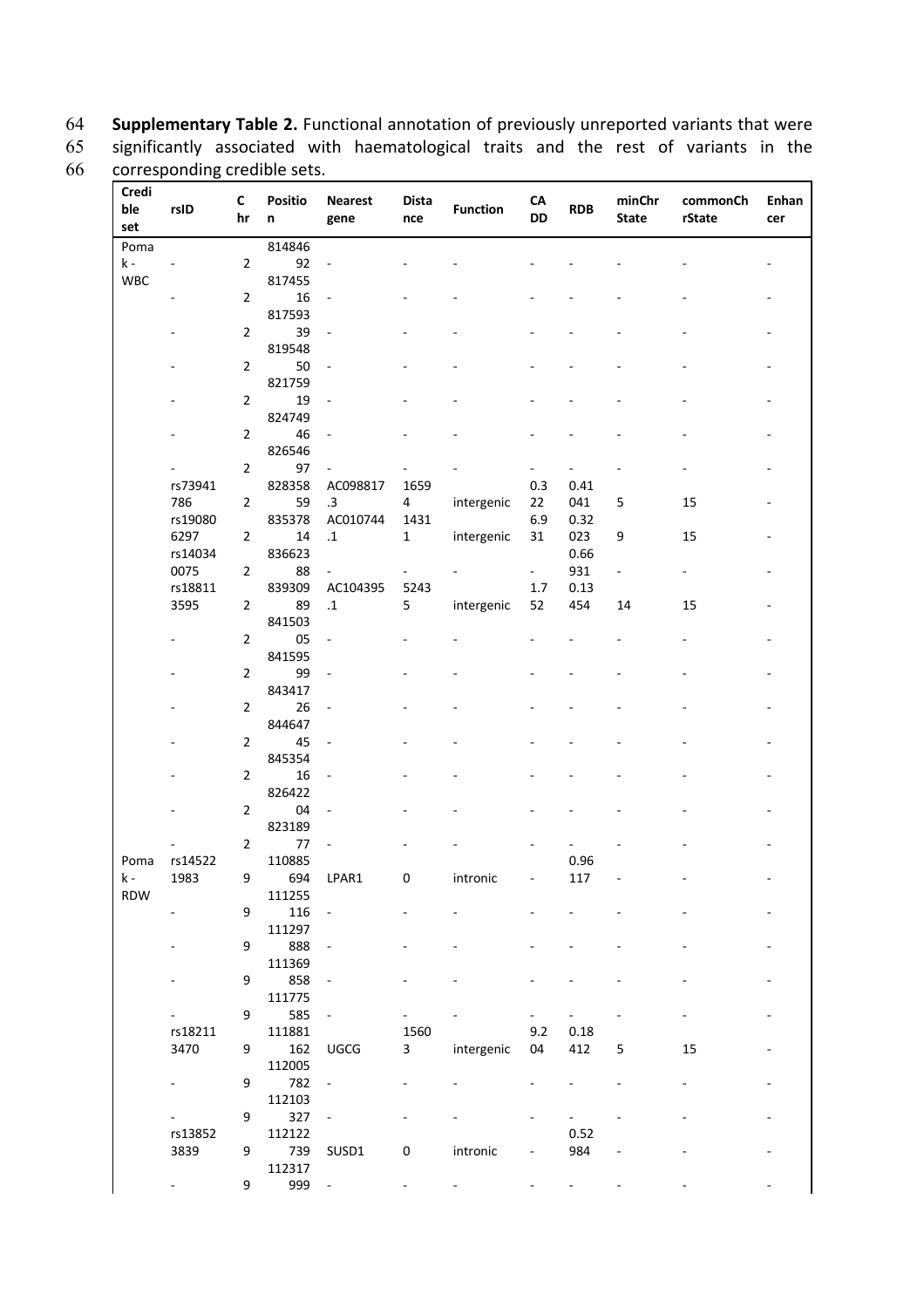|             |   | 112319 |                              |                |            |                          |                     |   |    |  |
|-------------|---|--------|------------------------------|----------------|------------|--------------------------|---------------------|---|----|--|
|             | 9 | 793    | $\blacksquare$               |                |            |                          |                     |   |    |  |
| rs77635     |   | 106600 | RP11-                        |                | ncRNA_in   | 11.                      | 0.13                |   |    |  |
| 713         | 9 | 661    | 308N19.1                     | 0              | tronic     | 43                       | 454                 | 9 | 15 |  |
| rs74462     |   | 106627 | RP11-                        |                | ncRNA_in   | 0.2                      | 0.00                |   |    |  |
| 705         | 9 | 773    | 308N19.4                     | 0              | tronic     | 53                       | 545                 | 5 | 15 |  |
| rs11166     |   | 106919 |                              |                |            |                          | 0.13                |   |    |  |
|             |   |        |                              |                |            |                          |                     |   |    |  |
| 5332        | 9 | 659    | ZNF462                       | 0              | intronic   | $\overline{\phantom{a}}$ | 454                 |   |    |  |
|             |   | 107190 |                              |                |            |                          |                     |   |    |  |
|             | 9 | 792    | $\blacksquare$               |                |            |                          |                     |   |    |  |
|             |   | 107196 |                              |                |            |                          |                     |   |    |  |
|             | 9 | 770    | $\overline{\phantom{a}}$     |                |            |                          |                     |   |    |  |
| rs11758     |   | 107332 |                              |                |            |                          | 0.58                |   |    |  |
| 7268        | 9 | 803    | $\Box$                       |                |            |                          | 955                 |   |    |  |
|             |   | 107571 |                              |                |            |                          |                     |   |    |  |
|             | 9 | 052    | $\blacksquare$               |                |            |                          |                     |   |    |  |
|             |   | 108623 |                              |                |            |                          |                     |   |    |  |
|             | 9 | 836    | $\overline{\phantom{a}}$     |                |            |                          |                     |   |    |  |
|             |   | 108880 |                              |                |            |                          |                     |   |    |  |
|             |   |        |                              |                |            |                          |                     |   |    |  |
|             | 9 | 384    | $\blacksquare$               |                |            |                          |                     |   |    |  |
|             |   | 109419 |                              |                |            |                          |                     |   |    |  |
|             | 9 | 994    | $\blacksquare$               |                |            |                          |                     |   |    |  |
|             |   | 109533 |                              |                |            |                          |                     |   |    |  |
|             | 9 | 768    | $\overline{\phantom{a}}$     |                |            |                          |                     |   |    |  |
|             |   | 109549 |                              |                |            |                          |                     |   |    |  |
|             | 9 | 645    | $\Box$                       |                |            |                          |                     |   |    |  |
| rs13896     |   | 109592 |                              | 4786           |            | 1.1                      | 0.13                |   |    |  |
| 3580        | 9 | 925    | PALM2                        | $\overline{2}$ | intergenic | 02                       | 454                 | 5 | 15 |  |
|             |   | 109723 |                              |                |            |                          |                     |   |    |  |
|             | 9 | 269    | $\overline{\phantom{a}}$     |                |            |                          |                     |   |    |  |
|             |   |        |                              |                |            |                          |                     |   |    |  |
|             |   | 109725 |                              |                |            |                          |                     |   |    |  |
|             | 9 | 304    | $\blacksquare$               |                |            |                          |                     |   |    |  |
| rs14180     |   | 109874 |                              |                |            |                          | 0.00                |   |    |  |
| 3223        | 9 | 774    | PALM2                        | 0              | intronic   | $\overline{\phantom{a}}$ | 167                 |   |    |  |
|             |   | 110077 |                              |                |            |                          |                     |   |    |  |
|             | 9 | 259    | $\overline{\phantom{a}}$     |                |            |                          |                     |   |    |  |
|             |   |        |                              |                |            |                          |                     |   |    |  |
|             |   | 110120 |                              |                |            |                          |                     |   |    |  |
|             | 9 |        | $\blacksquare$               |                |            |                          |                     |   |    |  |
|             |   | 344    |                              |                |            |                          |                     |   |    |  |
|             |   | 110234 |                              |                |            |                          |                     |   |    |  |
|             | 9 | 106    |                              |                |            |                          |                     |   |    |  |
|             |   | 110495 |                              |                |            |                          |                     |   |    |  |
| All Control | 9 | 617    | $\overline{\phantom{a}}$     |                |            | ۰,                       | $\omega_{\rm{max}}$ |   | ۰  |  |
| rs18917     |   | 110453 |                              |                |            | 4.7                      | 0.15                |   |    |  |
| 3017        | 9 | 573    | SVEP1                        | 0              | intronic   | 66                       | 676                 | 4 | 15 |  |
| rs20155     |   | 110423 |                              |                |            |                          |                     |   |    |  |
| 1854        | 9 | 173    | SVEP1                        | 0              | intronic   | $\sim$                   | $1.0\,$             |   |    |  |
|             |   | 111362 |                              |                |            |                          |                     |   |    |  |
|             | 9 | 114    | $\blacksquare$               |                |            |                          |                     |   |    |  |
|             |   | 111383 |                              |                |            |                          |                     |   |    |  |
|             | 9 |        | $\overline{\phantom{a}}$     |                |            |                          |                     |   |    |  |
|             |   | 838    |                              |                |            |                          |                     |   |    |  |
|             |   | 111199 | $\qquad \qquad \blacksquare$ |                |            |                          |                     |   |    |  |
|             | 9 | 635    |                              |                |            |                          |                     |   |    |  |
|             |   | 107250 |                              |                |            |                          |                     |   |    |  |
|             | 9 | 353    |                              |                |            |                          |                     |   |    |  |
|             |   | 857092 |                              |                |            |                          |                     |   |    |  |
|             | 9 | 92     | $\blacksquare$               |                |            |                          |                     |   |    |  |
|             |   | 859679 |                              |                |            |                          |                     |   |    |  |
|             | 9 | 43     | $\qquad \qquad \blacksquare$ |                |            |                          |                     |   |    |  |
|             |   | 863065 |                              |                |            |                          |                     |   |    |  |
|             | 9 | 98     | $\overline{\phantom{a}}$     |                |            |                          |                     |   |    |  |
|             |   | 967194 |                              |                |            |                          |                     |   |    |  |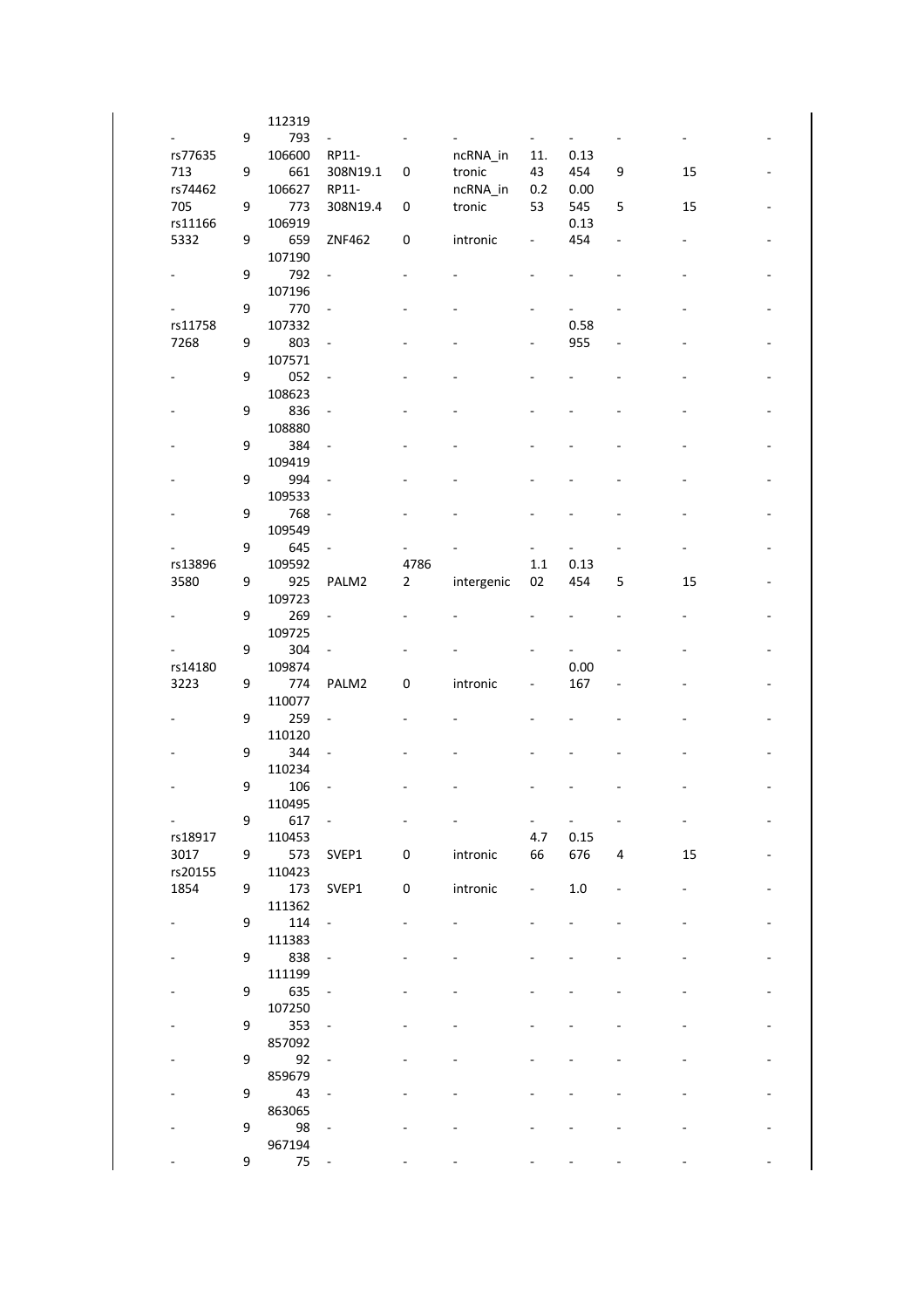|                              |   | 968687        |                          |  |  |                          |                   |
|------------------------------|---|---------------|--------------------------|--|--|--------------------------|-------------------|
|                              | 9 | 42            | $\blacksquare$           |  |  |                          |                   |
|                              |   | 969587        |                          |  |  |                          |                   |
|                              | 9 | 74            | $\blacksquare$           |  |  |                          |                   |
|                              |   | 970864        |                          |  |  |                          |                   |
|                              | 9 | 31            | $\blacksquare$           |  |  |                          |                   |
|                              |   | 972899        |                          |  |  |                          |                   |
|                              | 9 | 04            | $\blacksquare$           |  |  |                          |                   |
|                              |   | 973044        |                          |  |  |                          |                   |
|                              | 9 | 95            | $\overline{\phantom{a}}$ |  |  |                          |                   |
|                              |   | 974949        |                          |  |  |                          |                   |
|                              | 9 | 30            | $\overline{\phantom{a}}$ |  |  |                          |                   |
|                              |   | 976359        |                          |  |  |                          |                   |
|                              | 9 | 38            | $\blacksquare$           |  |  |                          |                   |
|                              |   | 976940        |                          |  |  |                          |                   |
|                              | 9 | 03            | ÷,                       |  |  |                          |                   |
|                              |   | 979516        |                          |  |  |                          |                   |
|                              | 9 | 78            | $\blacksquare$           |  |  | $\overline{\phantom{0}}$ | $\qquad \qquad -$ |
|                              |   | 982485        |                          |  |  |                          |                   |
|                              | 9 | 33            | $\blacksquare$           |  |  |                          |                   |
|                              |   | 100892        |                          |  |  |                          |                   |
|                              | 9 | 323           | $\overline{\phantom{a}}$ |  |  |                          |                   |
|                              | 9 | 101096<br>088 |                          |  |  |                          |                   |
|                              |   | 101404        | $\overline{\phantom{a}}$ |  |  |                          |                   |
|                              | 9 | 065           | $\blacksquare$           |  |  |                          |                   |
|                              |   | 101924        |                          |  |  |                          |                   |
|                              | 9 | 769           | $\blacksquare$           |  |  |                          |                   |
|                              |   | 102174        |                          |  |  |                          |                   |
|                              | 9 | 037           | $\overline{\phantom{a}}$ |  |  |                          |                   |
|                              |   | 102216        |                          |  |  |                          |                   |
|                              | 9 | 094           | $\overline{\phantom{a}}$ |  |  |                          |                   |
|                              |   | 102423        |                          |  |  |                          |                   |
|                              | 9 | 847           | $\blacksquare$           |  |  |                          |                   |
|                              |   | 102561        |                          |  |  |                          |                   |
|                              | 9 | 755           | $\blacksquare$           |  |  |                          |                   |
|                              |   | 102562        |                          |  |  |                          |                   |
|                              | 9 | 060           | $\overline{\phantom{a}}$ |  |  |                          |                   |
|                              |   | 102636        |                          |  |  |                          |                   |
|                              | 9 | 296<br>102937 | $\blacksquare$           |  |  |                          |                   |
| $\qquad \qquad \blacksquare$ | 9 | 004           | $\sim$                   |  |  |                          |                   |
|                              |   | 103166        |                          |  |  |                          |                   |
|                              | 9 | 715           | $\overline{\phantom{a}}$ |  |  |                          |                   |
|                              |   | 103457        |                          |  |  |                          |                   |
|                              | 9 | 924           | $\Box$                   |  |  |                          |                   |
|                              |   | 103469        |                          |  |  |                          |                   |
|                              | 9 | 106           | $\overline{\phantom{a}}$ |  |  |                          |                   |
|                              |   | 103479        |                          |  |  |                          |                   |
|                              | 9 | 069           | $\overline{\phantom{a}}$ |  |  |                          |                   |
|                              |   | 103682        |                          |  |  |                          |                   |
|                              | 9 | 658           | $\overline{\phantom{a}}$ |  |  |                          |                   |
|                              |   | 103776        |                          |  |  |                          |                   |
|                              | 9 | 239           | $\blacksquare$           |  |  |                          |                   |
|                              |   | 103832        |                          |  |  |                          |                   |
|                              | 9 | 805           | $\overline{\phantom{a}}$ |  |  |                          |                   |
|                              | 9 | 103884        |                          |  |  |                          |                   |
|                              |   | 030<br>103929 | $\overline{\phantom{a}}$ |  |  |                          |                   |
|                              | 9 | 450           | $\overline{\phantom{a}}$ |  |  |                          |                   |
|                              |   | 103938        |                          |  |  |                          |                   |
|                              | 9 | 082           |                          |  |  |                          |                   |
|                              |   |               |                          |  |  |                          |                   |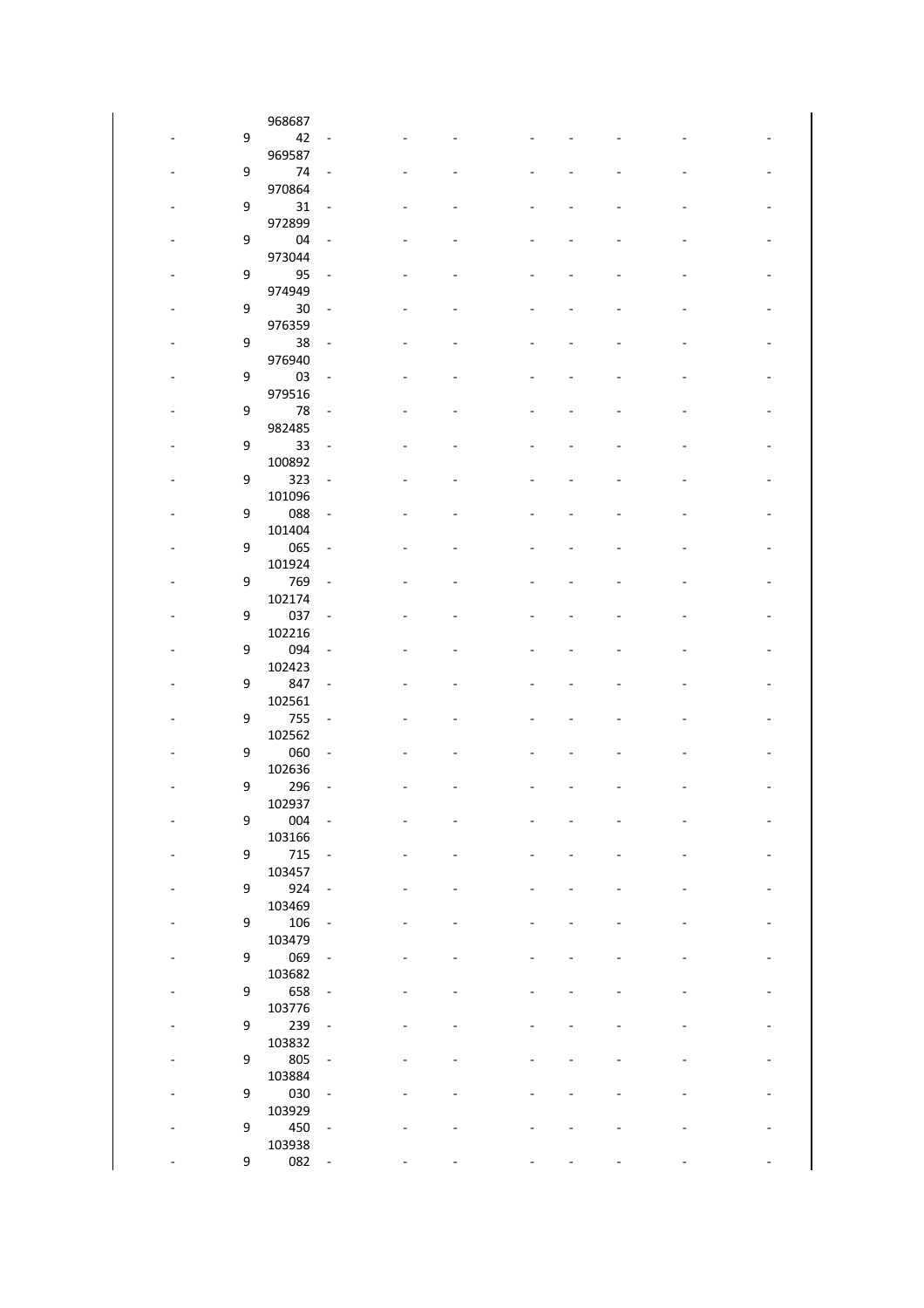|            | rs14427        |                          | 103944 |                          | 1500       |            |                          | 0.18           |                |               |           |
|------------|----------------|--------------------------|--------|--------------------------|------------|------------|--------------------------|----------------|----------------|---------------|-----------|
|            | 4933           | 9                        | 315    | SMC <sub>2</sub>         | $00\,$     | intergenic | $\overline{\phantom{a}}$ | 412            |                |               |           |
|            | rs18675        |                          | 103979 |                          | 1150       |            |                          | 0.18           |                |               |           |
|            | 2055           | 9                        | 368    | SMC <sub>2</sub>         | ${\bf 00}$ | intergenic |                          | 412            |                |               |           |
|            |                |                          | 104080 |                          |            |            |                          |                |                |               |           |
|            |                | 9                        | 610    | ÷,                       |            |            |                          |                |                |               |           |
|            |                |                          | 104189 |                          |            |            |                          |                |                |               |           |
|            |                | 9                        | 862    |                          |            |            |                          |                |                |               |           |
|            |                |                          | 104219 |                          |            |            |                          |                |                |               |           |
|            |                | 9                        | 362    | $\overline{\phantom{a}}$ |            |            |                          |                |                |               |           |
|            |                |                          | 104223 |                          |            |            |                          |                |                |               |           |
|            |                | 9                        | 472    |                          |            |            |                          | $\overline{a}$ |                |               |           |
|            | rs19956        |                          | 104786 |                          |            |            | 8.5                      | 0.18           |                |               |           |
|            | 2704           | 9                        | 394    | ABCA1                    | 0          | intronic   | 26                       | 412            | 4              | 4             |           |
|            |                |                          | 105164 |                          |            |            |                          |                |                |               |           |
|            | $\sim 100$     | 9                        | 953    | $\Box$                   |            |            |                          | ä,             | $\overline{a}$ |               |           |
|            | rs20134        |                          | 105477 |                          |            |            |                          | 0.48           |                |               |           |
|            | 3203           | 9                        | 274    | FSD1L                    | 0          | intronic   | $\blacksquare$           | 029            | ÷,             | $\frac{1}{2}$ | $\ddot{}$ |
|            | rs18828        |                          | 105670 |                          |            |            | 1.1                      | 0.13           |                |               |           |
|            | 0004           | 9                        | 420    | TAL <sub>2</sub>         | 7333       | intergenic | $77\,$                   | 454            | 5              | 15            | $\ddot{}$ |
|            | rs18686        |                          | 105725 |                          |            |            | 1.8                      | 0.54           |                |               |           |
|            | 8542           | 9                        | 513    | TMEM38B                  | 0          | intronic   | 76                       | 97             | 4              | 15            | $\ddot{}$ |
|            |                |                          | 105756 |                          |            |            |                          |                |                |               |           |
|            |                |                          | 160    |                          |            |            |                          |                |                |               |           |
|            |                | 9                        | 105801 |                          |            |            |                          |                |                |               |           |
|            |                | 9                        | 547    |                          |            |            |                          |                |                |               |           |
|            |                |                          | 106070 |                          |            |            |                          |                |                |               |           |
|            |                | 9                        | 662    |                          |            |            |                          |                |                |               |           |
|            |                | $\mathbf 2$              | 584783 |                          |            |            |                          | 0.88           |                |               |           |
| Poma       | rs73183<br>273 | $\pmb{0}$                | 56     |                          | 0          |            |                          |                |                |               |           |
| k -<br>PDW |                | $\mathbf 2$              | 586546 | APCDD1L                  |            | intronic   |                          | 155            |                |               |           |
|            |                |                          | 96     |                          |            |            |                          |                |                |               |           |
|            |                | $\pmb{0}$                |        | $\overline{\phantom{a}}$ |            |            |                          |                |                |               |           |
|            |                | $\overline{2}$           | 586576 |                          |            |            |                          |                |                |               |           |
|            |                | $\pmb{0}$<br>$\mathbf 2$ | 72     |                          |            |            |                          |                |                |               |           |
|            |                |                          | 587901 |                          |            |            |                          |                |                |               |           |
|            |                | $\pmb{0}$                | 84     |                          |            |            |                          |                |                |               |           |
|            | rs19071        | 2                        | 586852 | STX16-                   |            |            | 7.5                      |                |                |               |           |
|            | 1845           | 0                        | 86     | NPEPL1                   | 0          | intronic   | 62                       | 1.0            | 4              | 5             |           |
|            | rs11711        | $\mathbf{2}$             | 587963 |                          | 1248       |            | 2.4                      | 0.58           |                |               |           |
|            | 2030           | $\mathsf 0$              | $10\,$ | PIEZO1P2                 | 7          | intergenic | 91                       | 955            | 5              | 14            |           |
|            |                | $\mathbf 2$              | 587049 |                          |            |            |                          |                |                |               |           |
|            |                | $\pmb{0}$                | 21     | ÷,                       |            |            |                          |                |                |               |           |
| Man        |                | $\mathbf 1$              | 101913 |                          |            |            |                          |                |                |               |           |
| olis -     |                | 5                        | 651    |                          |            |            |                          |                |                |               |           |
| <b>RBC</b> |                | $\mathbf 1$              | 101904 |                          |            |            |                          |                |                |               |           |
|            |                | 5                        | 736    |                          |            |            |                          |                |                |               |           |

- Chr: chromosome
- Position: position on hg19
- NearestGene: The nearest Gene of the SNP based on ANNOVAR annotations.
- Distance: Distance to the nearest gene. SNPs which are locating in the gene body or 1kb up-
- or down-stream of TSS or TES have 0.
- Function: Functional consequence of the SNP on the gene obtained from ANNOVAR.
- CADD: CADD score which is computed based on 63 annotations.
- RDB: RegulomeDB probability score (ranging from 0 to 1). 1 is the highest score that the SNP
- has the most biological evidence to be regulatory element.
- minChrState: The minimum 15-core chromatin state across 127 tissue/cell type.
- commonChrState: The most common 15-core chromatin state across 127 tissue/cell types.
- Enhancer: Overlap with enhancer histone site, active in blood.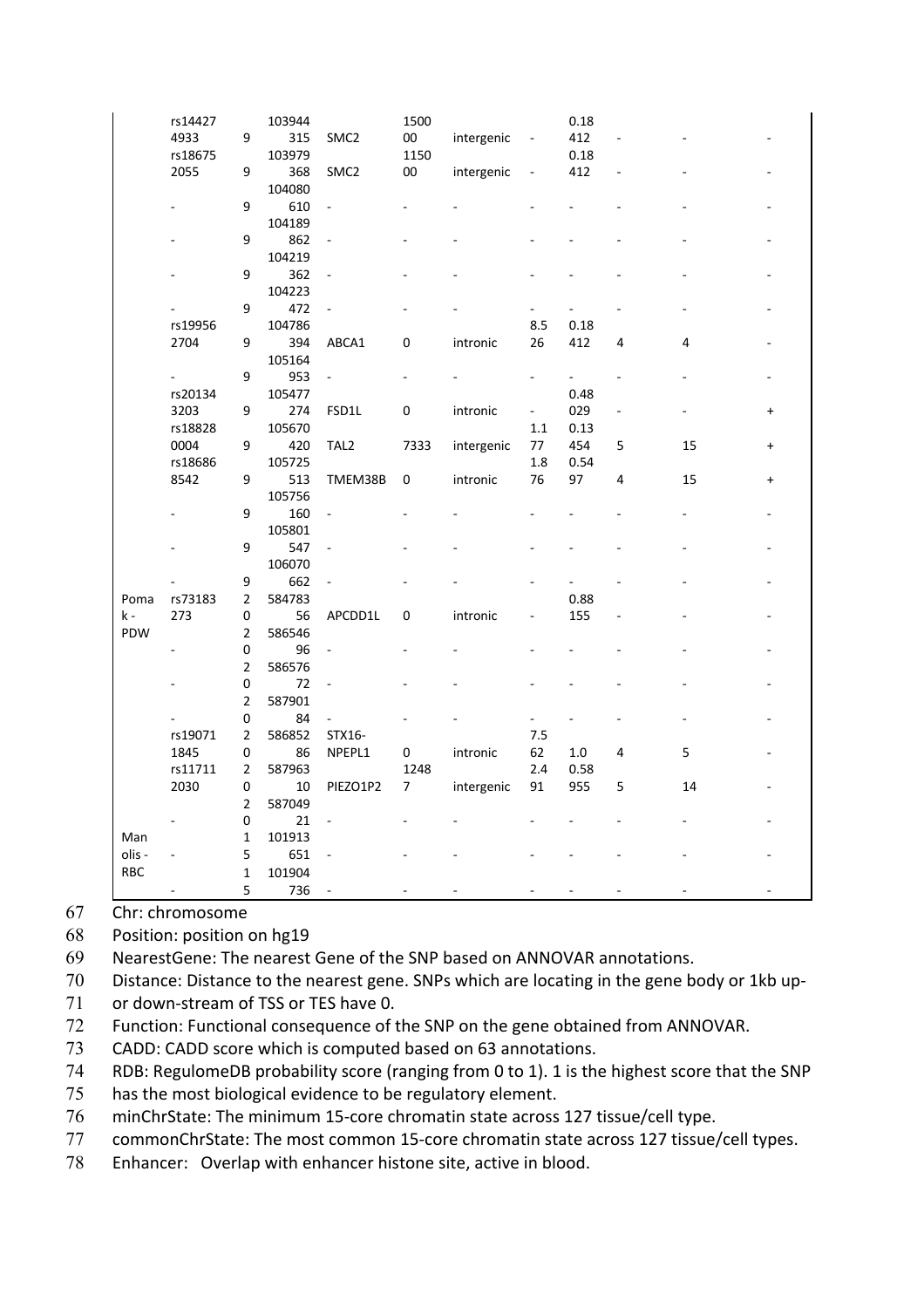|              |              |                |                |              |              | Astle et al. 2016 [PMID: 27863252] |             |           |       |          | <b>HELIC</b> [this study] |           |          |
|--------------|--------------|----------------|----------------|--------------|--------------|------------------------------------|-------------|-----------|-------|----------|---------------------------|-----------|----------|
| <b>Trait</b> | rsID         | Chr            | Position (b37) |              | REF ALT      | ALT_FREQ                           | <b>Beta</b> | <b>SE</b> | P     | ALT_FREQ | <b>Beta</b>               | <b>SE</b> | P        |
| Pomak        |              |                |                |              |              |                                    |             |           |       |          |                           |           |          |
| white        | rs551751343* | $\overline{2}$ | 81711816       | C            | T            | 0.0005                             | 0.05        | 0.13      | 0.688 | 0.004    | 1.72                      | 0.29      | 4.14E-09 |
| blood cell   | rs73941786   | $\overline{2}$ | 83062983       | A            | C            | 0.0046                             | $-0.07$     | 0.03      | 0.017 | 0.004    | 1.72                      | 0.29      | 4.14E-09 |
| count        | rs190806297* | $\overline{2}$ | 83764938       | G            | Α            | 0.0006                             | $-0.20$     | 0.11      | 0.066 | 0.004    | 1.72                      | 0.29      | 4.14E-09 |
|              | rs140340075* | $\overline{2}$ | 83889512       | A            | C            | 0.0003                             | $-0.01$     | 0.16      | 0.929 | 0.004    | 1.72                      | 0.29      | 4.14E-09 |
|              | rs188113595* | 2              | 84158113       | $\mathsf{C}$ | T            | 0.0005                             | $-0.12$     | 0.11      | 0.280 | 0.004    | 1.72                      | 0.29      | 4.14E-09 |
|              | rs548781149* | $\overline{2}$ | 84386723       | C            | T            | 0.0003                             | 0.23        | 0.18      | 0.203 | 0.004    | 1.72                      | 0.29      | 4.14E-09 |
|              | rs531231069  | $\overline{2}$ | 82869328       | T.           | C            | 0.0010                             | $-0.10$     | 0.08      | 0.188 | 0.005    | 1.45                      | 0.26      | 2.52E-08 |
| red cell     | rs182113470  | 9              | 114643442      | A            | G            | 0.0015                             | 0.09        | 0.06      | 0.167 | 0.002    | $-2.64$                   | 0.39      | 3.92E-11 |
| distribution | rs138523839  | 9              | 114885019      | A            | G            | 0.0014                             | $-0.01$     | 0.06      | 0.833 | 0.002    | $-2.64$                   | 0.39      | 3.92E-11 |
| width        | rs77635713   | 9              | 109362942      | $\mathsf{C}$ | T            | 0.0121                             | $-0.01$     | 0.02      | 0.680 | 0.003    | $-2.47$                   | 0.37      | 1.01E-10 |
|              | rs74462705   | 9              | 109390054      | G            | A            | 0.0122                             | 0.00        | 0.02      | 0.870 | 0.003    | $-2.47$                   | 0.37      | 1.01E-10 |
|              | rs117587268  | 9              | 110095084      | $\mathsf{C}$ | G            | 0.0011                             | 0.02        | 0.06      | 0.792 | 0.003    | $-2.26$                   | 0.35      | 2.30E-10 |
|              | rs773501657  | 9              | 111386116      | G            | A            | 0.0003                             | $-0.21$     | 0.14      | 0.144 | 0.003    | $-2.05$                   | 0.32      | 3.06E-10 |
|              | rs538815382  | 9              | 112182274      | G            | A            | 0.0002                             | $-0.27$     | 0.15      | 0.067 | 0.003    | $-2.05$                   | 0.32      | 3.06E-10 |
|              | rs141803223  | 9              | 112637054      | A            | G            | 0.0004                             | $-0.01$     | 0.10      | 0.914 | 0.003    | $-2.05$                   | 0.32      | 3.06E-10 |
|              | rs189173017* | 9              | 113215853      | A            | G            | 0.0045                             | 0.01        | 0.03      | 0.588 | 0.004    | $-1.89$                   | 0.30      | 8.42E-10 |
|              | rs369702397  | 9              | 114124394      | A            | G            | 0.0012                             | 0.05        | 0.06      | 0.372 | 0.004    | $-1.94$                   | 0.32      | 2.31E-09 |
|              | rs545561131  | 9              | 114146118      | $\mathsf{C}$ | Τ            | 0.0012                             | 0.06        | 0.06      | 0.342 | 0.004    | $-1.94$                   | 0.32      | 2.31E-09 |
|              | rs562693440  | 9              | 113961915      | C            | A            | 0.0015                             | 0.00        | 0.06      | 0.977 | 0.004    | $-1.83$                   | 0.30      | 2.88E-09 |
|              | rs565079224  | 9              | 110012634      | G            | A            | 0.0130                             | $-0.03$     | 0.02      | 0.127 | 0.004    | $-1.76$                   | 0.29      | 3.20E-09 |
|              | rs569248438  | 9              | 100713960      | C            | T            | 0.0011                             | 0.02        | 0.06      | 0.737 | 0.002    | $-2.36$                   | 0.39      | 3.89E-09 |
|              | rs568091454  | 9              | 104687051      | G            | A            | 0.0019                             | 0.03        | 0.05      | 0.565 | 0.002    | $-2.36$                   | 0.39      | 3.89E-09 |
|              | rs530417185  | 9              | 104936319      | T.           | C            | 0.0016                             | 0.02        | 0.05      | 0.749 | 0.002    | $-2.36$                   | 0.39      | 3.89E-09 |
|              | rs555777146  | 9              | 105398578      | T.           | $\mathsf{C}$ | 0.0021                             | 0.04        | 0.05      | 0.424 | 0.002    | $-2.36$                   | 0.39      | 3.89E-09 |

## 79 **Supplementary Table 3. Results of the credible sets in the latest GWAS of blood traits.**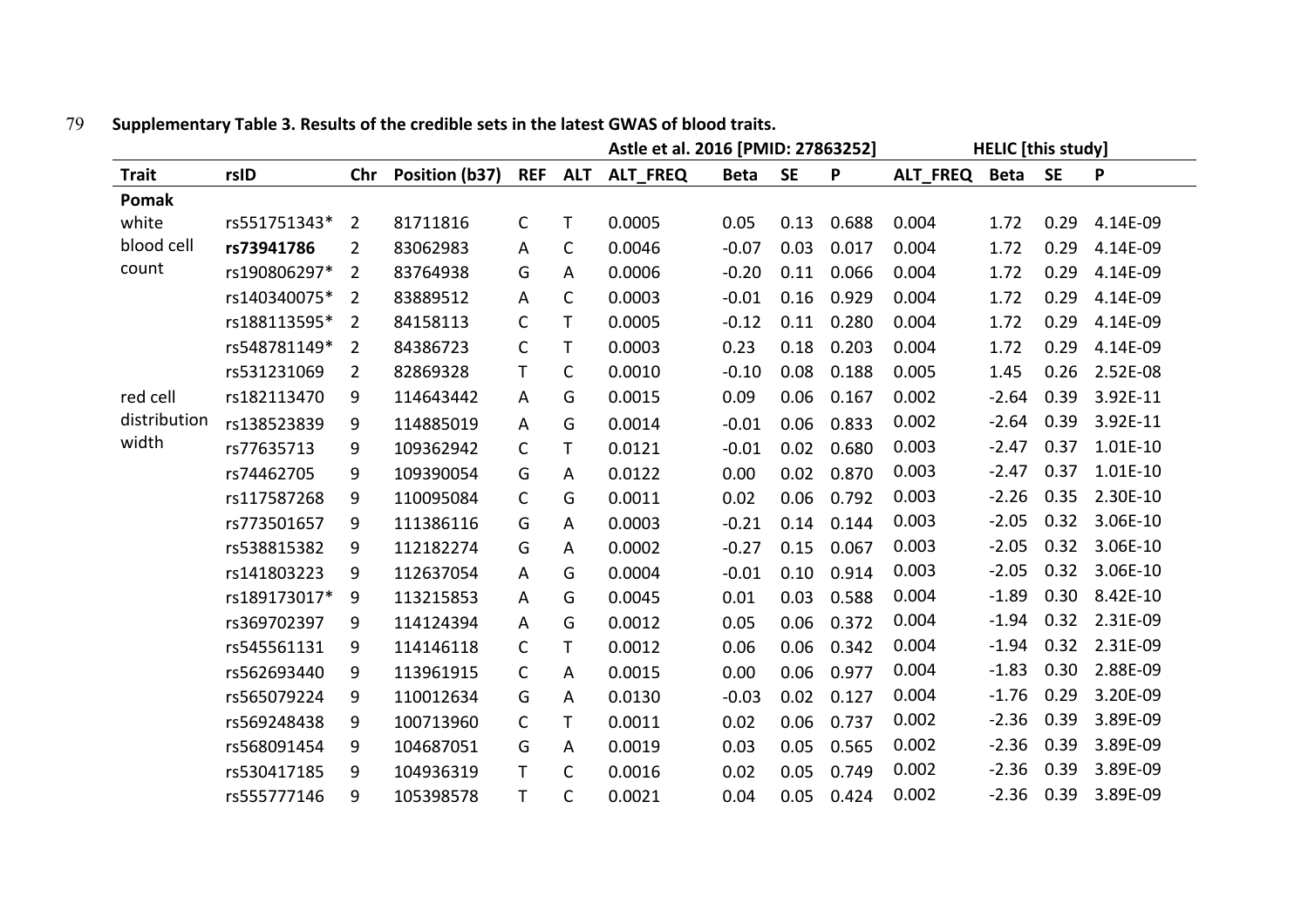|              | rs559968830 | 9  | 105699286 | G            | A            | 0.0006 | 0.15    | 0.10 | 0.118 | 0.002 | $-2.36$ | 0.39 | 3.89E-09 |
|--------------|-------------|----|-----------|--------------|--------------|--------|---------|------|-------|-------|---------|------|----------|
|              | rs575509433 | 9  | 106444940 | T            | C            | 0.0005 | 0.00    | 0.09 | 0.957 | 0.002 | $-2.36$ | 0.39 | 3.89E-09 |
|              | rs562943353 | 9  | 106646311 | A            | G            | 0.0016 | 0.00    | 0.05 | 0.980 | 0.002 | $-2.36$ | 0.39 | 3.89E-09 |
|              | rs569604024 | 9  | 106691731 | A            | G            | 0.0006 | 0.04    | 0.09 | 0.605 | 0.002 | $-2.36$ | 0.39 | 3.89E-09 |
|              | rs144274933 | 9  | 106706596 | $\mathsf{C}$ |              | 0.0007 | 0.02    | 0.07 | 0.822 | 0.002 | $-2.36$ | 0.39 | 3.89E-09 |
|              | rs186752055 | 9  | 106741649 | A            | G            | 0.0008 | 0.02    | 0.06 | 0.753 | 0.002 | $-2.36$ | 0.39 | 3.89E-09 |
|              | rs574569400 | 9  | 106842891 | G            | A            | 0.0008 | 0.02    | 0.06 | 0.729 | 0.002 | $-2.36$ | 0.39 | 3.89E-09 |
|              | rs562332781 | 9  | 106952143 | G            | A            | 0.0008 | $-0.01$ | 0.06 | 0.895 | 0.002 | $-2.36$ | 0.39 | 3.89E-09 |
|              | rs540673651 | 9  | 106985753 | C            |              | 0.0008 | 0.00    | 0.07 | 0.959 | 0.002 | $-2.36$ | 0.39 | 3.89E-09 |
|              | rs199562704 | 9  | 107548675 | C            |              | 0.0003 | $-0.13$ | 0.15 | 0.384 | 0.002 | $-2.36$ | 0.39 | 3.89E-09 |
|              | rs560612431 | 9  | 107927234 | A            |              | 0.0022 | $-0.10$ | 0.04 | 0.026 | 0.002 | $-2.36$ | 0.39 | 3.89E-09 |
|              | rs188280004 | 9  | 108432701 | A            | G            | 0.0006 | $-0.08$ | 0.11 | 0.429 | 0.002 | $-2.36$ | 0.39 | 3.89E-09 |
|              | rs186868542 | 9  | 108487794 | G            | т            | 0.0025 | $-0.02$ | 0.04 | 0.542 | 0.002 | $-2.36$ | 0.39 | 3.89E-09 |
| platelet     | rs73183273* | 20 | 57053412  | $\mathsf{C}$ | G            | 0.0106 | $-0.02$ | 0.02 | 0.360 | 0.007 | 1.44    | 0.23 | 8.88E-10 |
| distribution | rs574441315 | 20 | 57232728  | G            | $\mathsf{C}$ | 0.0025 | 0.04    | 0.04 | 0.408 | 0.009 | 1.24    | 0.21 | 4.06E-09 |
| width        | rs190711845 | 20 | 57260342  | A            | G            | 0.0029 | 0.01    | 0.04 | 0.885 | 0.009 | 1.24    | 0.21 | 4.06E-09 |
|              | rs117112030 | 20 | 57371365  | Α            |              | 0.0034 | 0.02    | 0.03 | 0.594 | 0.009 | 1.20    | 0.20 | 5.24E-09 |

80 Chr: chromosome; Pos: position (b37); REF: reference allele; ALT: effect allele; ALT\_FREQ: allele frequency of the effect allele; SE: standard error;

81 P: p-value

82 The markers that have reached nominal significance threshold in previous GWAS are highlighted in bold. The star (\*) denotes the lead variant in

83 each region.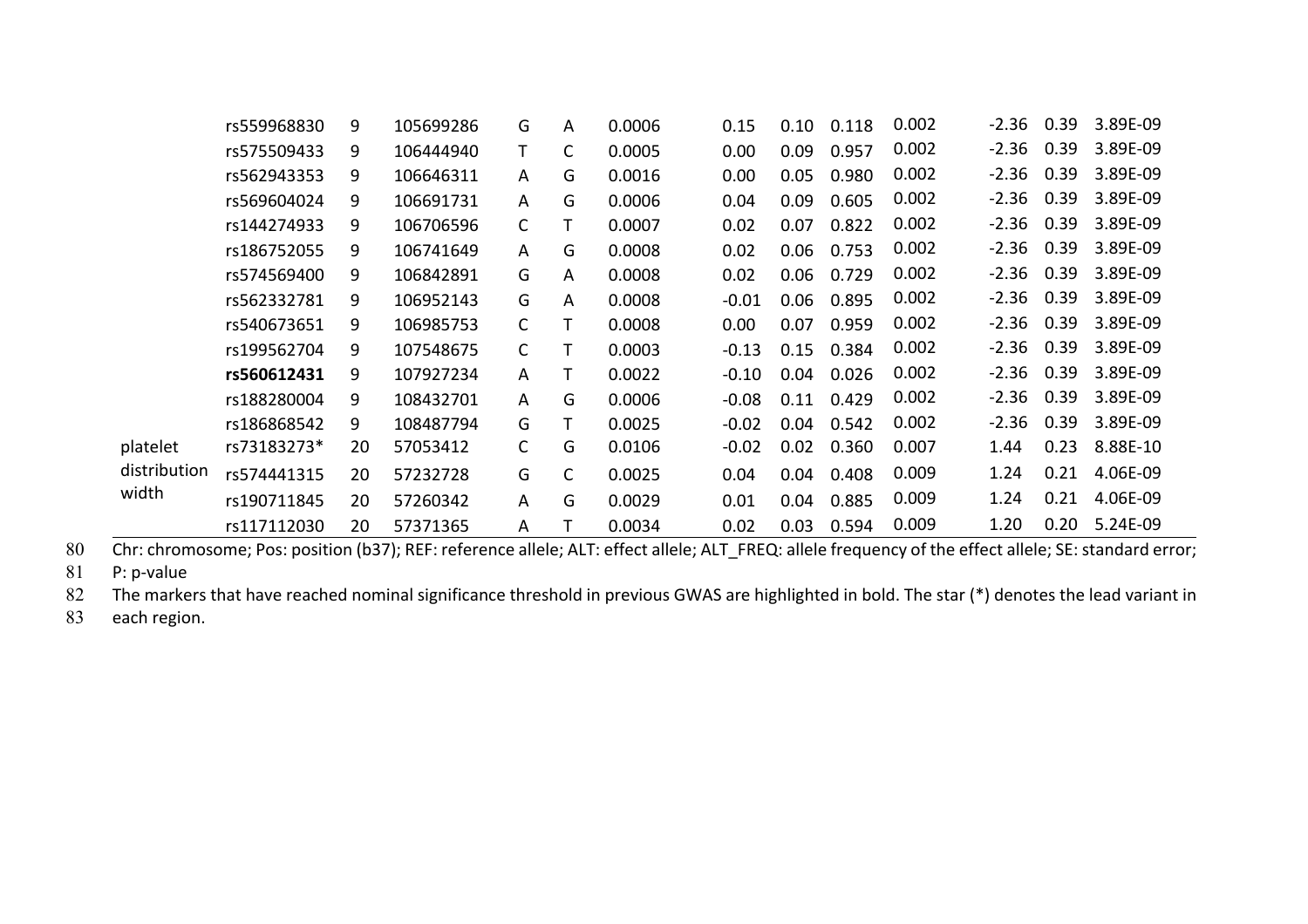84 **Supplementary Table 5**. Case-only regression analysis comparing the effects of each individual *HBB* mutation on red cell traits to the most

85 common thalassemia mutation: IVS-I-110 (c.93-21G>A) for MANOLIS and IVS-II-745 (c.316-106C>G) for Pomak. The analyses were adjusted for

86 age and sex.

|                       | <b>MANOLIS</b>        |             |           |           | Pomak             |             |           |           |
|-----------------------|-----------------------|-------------|-----------|-----------|-------------------|-------------|-----------|-----------|
| <b>Trait</b>          | <b>Mutation</b>       | <b>Beta</b> | <b>SE</b> | P-value   | <b>Mutation</b>   | <b>Beta</b> | <b>SE</b> | P-value   |
| Red cell distribution | <b>HbS c.20A&gt;T</b> | 10.15       | 1.66      | 4.8E-8    | HbO-Arab c.364G>A | 5.58        | 0.89      | $4.2E-9$  |
| width                 | IVS-I-6 c.92+6T>C     | 9.14        | 2.55      | $6.1E-4$  | IVS-I-6 c.92+6T>C | 4.02        | 1.38      | $4.1E-3$  |
|                       | CD39 c.118C>T         | 0.29        | 1.47      | 0.84      |                   |             |           |           |
|                       | CD8/9+G c.27dupG      | $-0.81$     | 1.32      | 0.54      |                   |             |           |           |
| Red blood cell count  | <b>HbS c.20A&gt;T</b> | $-0.84$     | 0.18      | $8.4E-6$  | HbO-Arab c.364G>A | $-0.65$     | 0.12      | $2.1E-7$  |
|                       | IVS-I-6 c.92+6T>C     | $-0.51$     | 0.30      | 0.09      | IVS-I-6 c.92+6T>C | 0.05        | 0.19      | 0.79      |
|                       | CD39 c.118C>T         | 0.13        | 0.16      | 0.42      |                   |             |           |           |
|                       | CD8/9+G c.27dupG      | $-0.06$     | 0.15      | 0.69      |                   |             |           |           |
| Haemoglobin           | HbS c.20A>T           | 1.09        | 0.39      | $6.4E-3$  | HbO-Arab c.364G>A | 2.59        | 0.38      | $3.2E-10$ |
|                       | IVS-I-6 c.92+6T>C     | 0.35        | 0.65      | 0.59      | IVS-I-6 c.92+6T>C | 1.10        | 0.59      | 0.06      |
|                       | CD39 c.118C>T         | $-0.09$     | 0.35      | 0.79      |                   |             |           |           |
|                       | CD8/9+G c.27dupG      | $-0.57$     | 0.33      | 0.09      |                   |             |           |           |
| Haematocrit           | <b>HbS c.20A&gt;T</b> | 1.98        | 1.21      | 0.11      | HbO-Arab c.364G>A | 3.20        | 0.94      | 8.6E-4    |
|                       | IVS-I-6 c.92+6T>C     | 1.42        | 2.02      | 0.48      | IVS-I-6 c.92+6T>C | 3.16        | 1.46      | 0.03      |
|                       | CD39 c.118C>T         | 0.02        | 1.10      | 0.99      |                   |             |           |           |
|                       | CD8/9+G c.27dupG      | $-1.86$     | 1.03      | 0.07      |                   |             |           |           |
| Mean corpuscular      | HbS c.20A>T           | 14.92       | 1.39      | $6.2E-17$ | HbO-Arab c.364G>A | 14.96       | 1.25      | 5.5E-23   |
| volume                | IVS-I-6 c.92+6T>C     | 8.93        | 2.32      | $2.5E-4$  | IVS-I-6 c.92+6T>C | 5.16        | 1.94      | 8.8E-3    |
|                       | CD39 c.118C>T         | $-1.33$     | 1.26      | 0.30      |                   |             |           |           |
|                       | CD8/9+G c.27dupG      | $-2.51$     | 1.18      | 0.04      |                   |             |           |           |
|                       | <b>HbS c.20A&gt;T</b> | 5.88        | 0.47      | 1.9E-20   | HbO-Arab c.364G>A | 7.77        | 0.58      | $1.1E-26$ |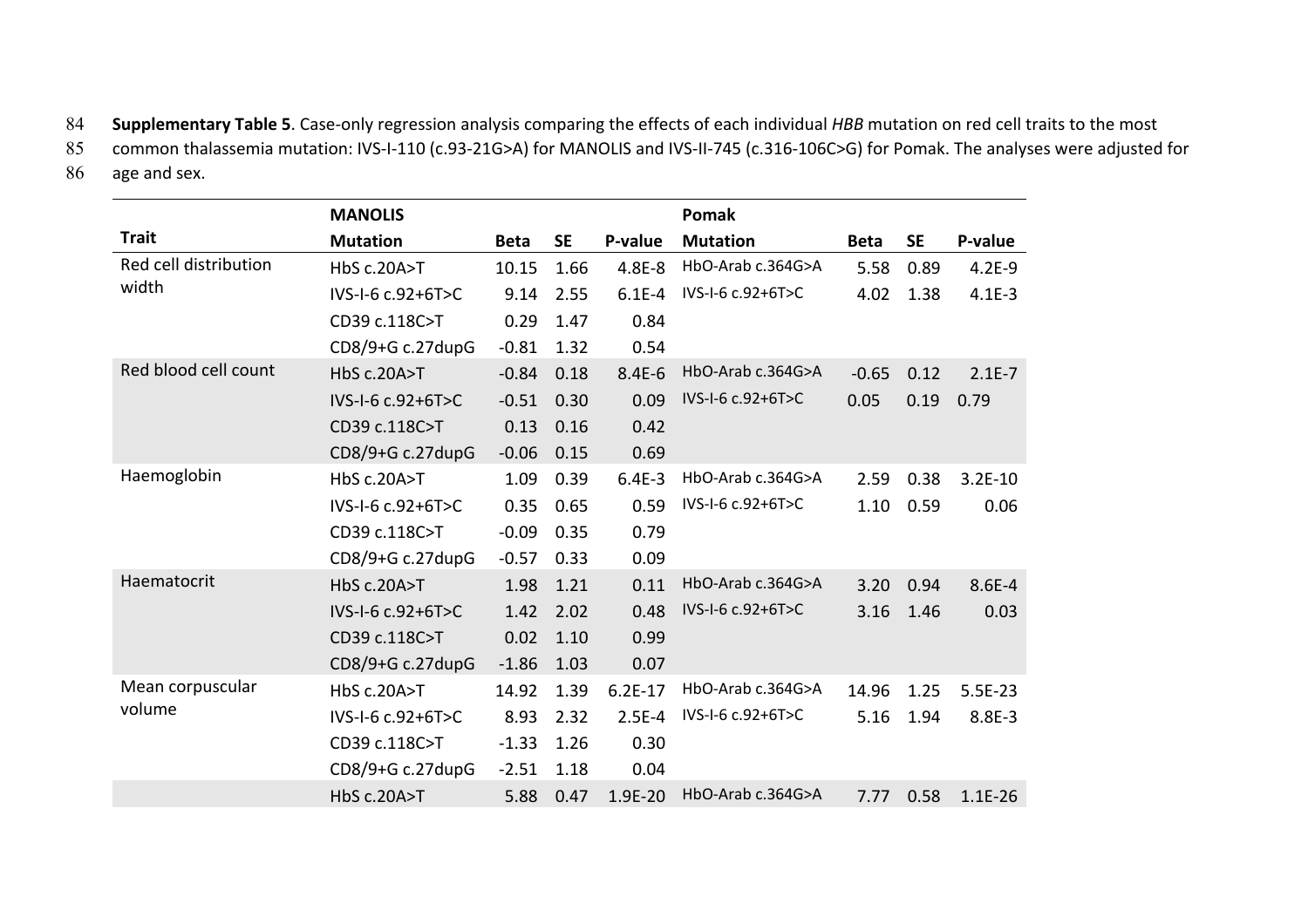| $IVS-I-6 C.92+6T>C$   |         |      | $7.8E - 4$                                                                         | $IVS-I-6 C.92+6T>C$ |      |      | 0.04                   |
|-----------------------|---------|------|------------------------------------------------------------------------------------|---------------------|------|------|------------------------|
| CD39 c.118C>T         | $-0.53$ | 0.42 | 0.21                                                                               |                     |      |      |                        |
| CD8/9+G c.27dupG      |         |      | 0.05                                                                               |                     |      |      |                        |
| <b>HbS c.20A&gt;T</b> | 1.11    |      | $1.8E - 3$                                                                         | HbO-Arab c.364G>A   |      |      | 2.3E-24                |
| $IVS-I-6 C.92+6T>C$   |         |      | 0.56                                                                               | IVS-I-6 c.92+6T>C   | 0.47 | 0.49 | 0.34                   |
| CD39 c.118C>T         |         |      | 0.60                                                                               |                     |      |      |                        |
| CD8/9+G c.27dupG      |         |      | 0.63                                                                               |                     |      |      |                        |
|                       |         |      | 2.72 0.78<br>$-0.78$ 0.39<br>0.34<br>$-0.33$ 0.57<br>$-0.16$ $0.31$<br>$0.14$ 0.29 |                     |      |      | 1.85 0.90<br>3.98 0.32 |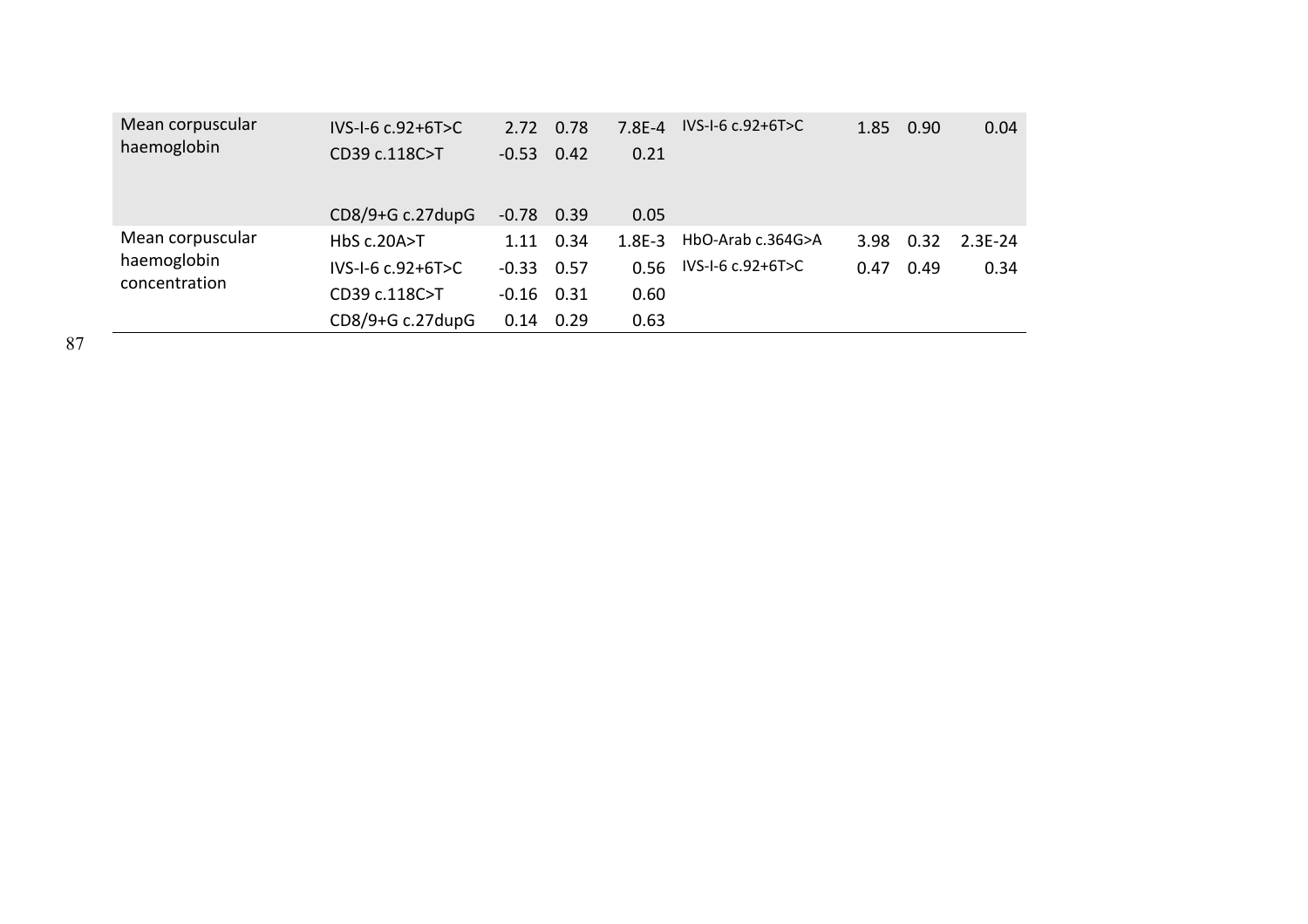88 **Supplementary Table 6.** Pathogenic HBB mutations present in 3,724 individuals from

| <b>Mutation</b>                 | <b>Observed in Position</b> |            |                                 |             |                 |
|---------------------------------|-----------------------------|------------|---------------------------------|-------------|-----------------|
|                                 | <b>HELIC</b>                | <b>b38</b> | Minor allele count Beta P-value |             |                 |
| rs63751128 c.*111A>G            |                             | 5225487    | 1                               | $0.76$ 0.45 |                 |
| rs33946267 (c.364G>A,           |                             |            |                                 |             |                 |
| p.Glu122Lys)                    | Pomak                       | 5225678    | 1                               |             | $-1.08$ 0.281   |
| rs33913413 (c.316-3C>A) MANOLIS |                             | 5225729    | 1                               |             | $-0.88$ $0.380$ |
| rs11549407 (c.118C>T,           |                             |            |                                 |             |                 |
| p.Gln40Ter)                     | <b>MANOLIS</b>              | 5226774    | 1                               | -2.61       | 0.009           |

INTERVAL and their associations with red cell distribution width